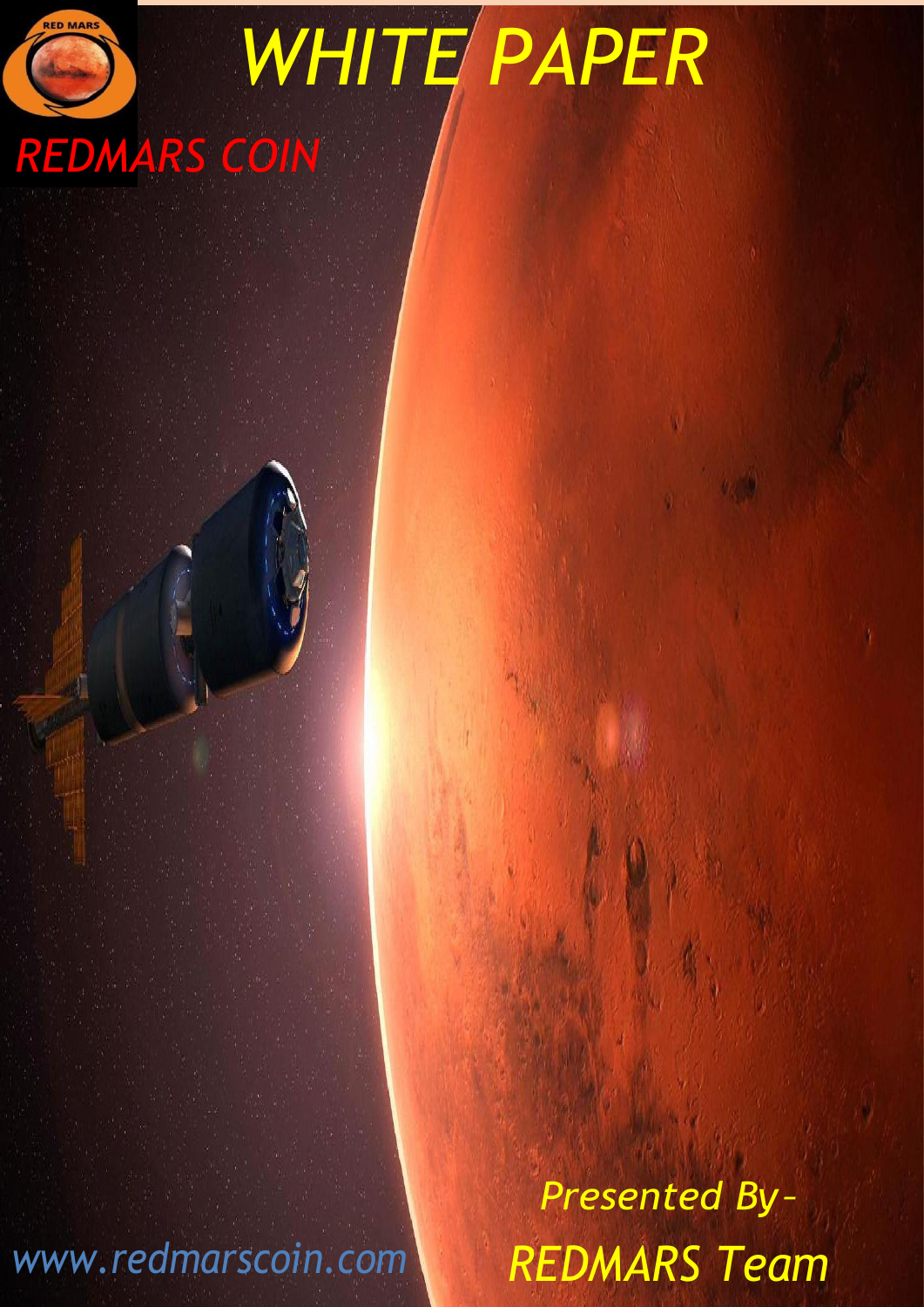## **Table of Contents**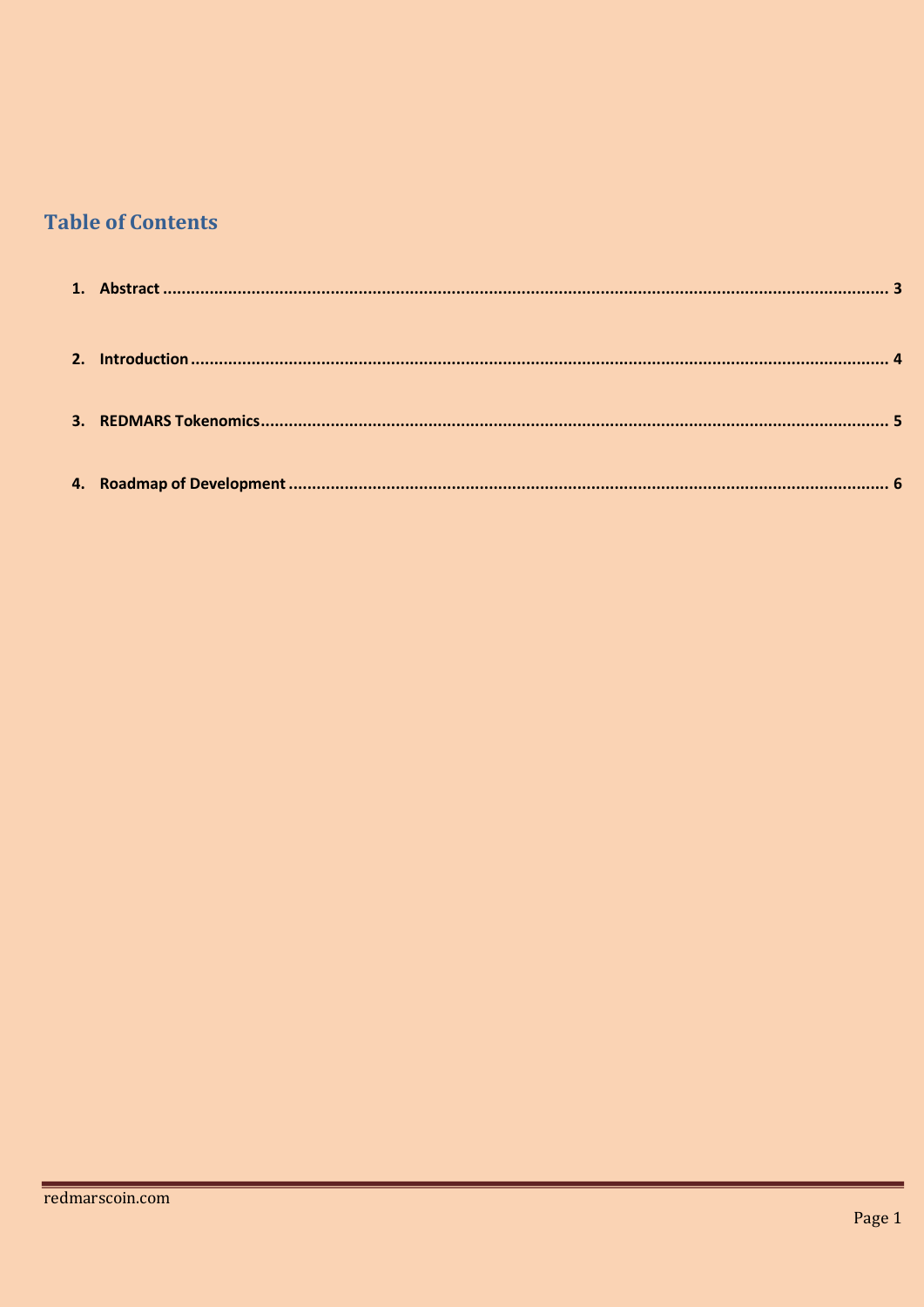

# *"Will Touch Mars soil by 2025 and overcome bitcoins"*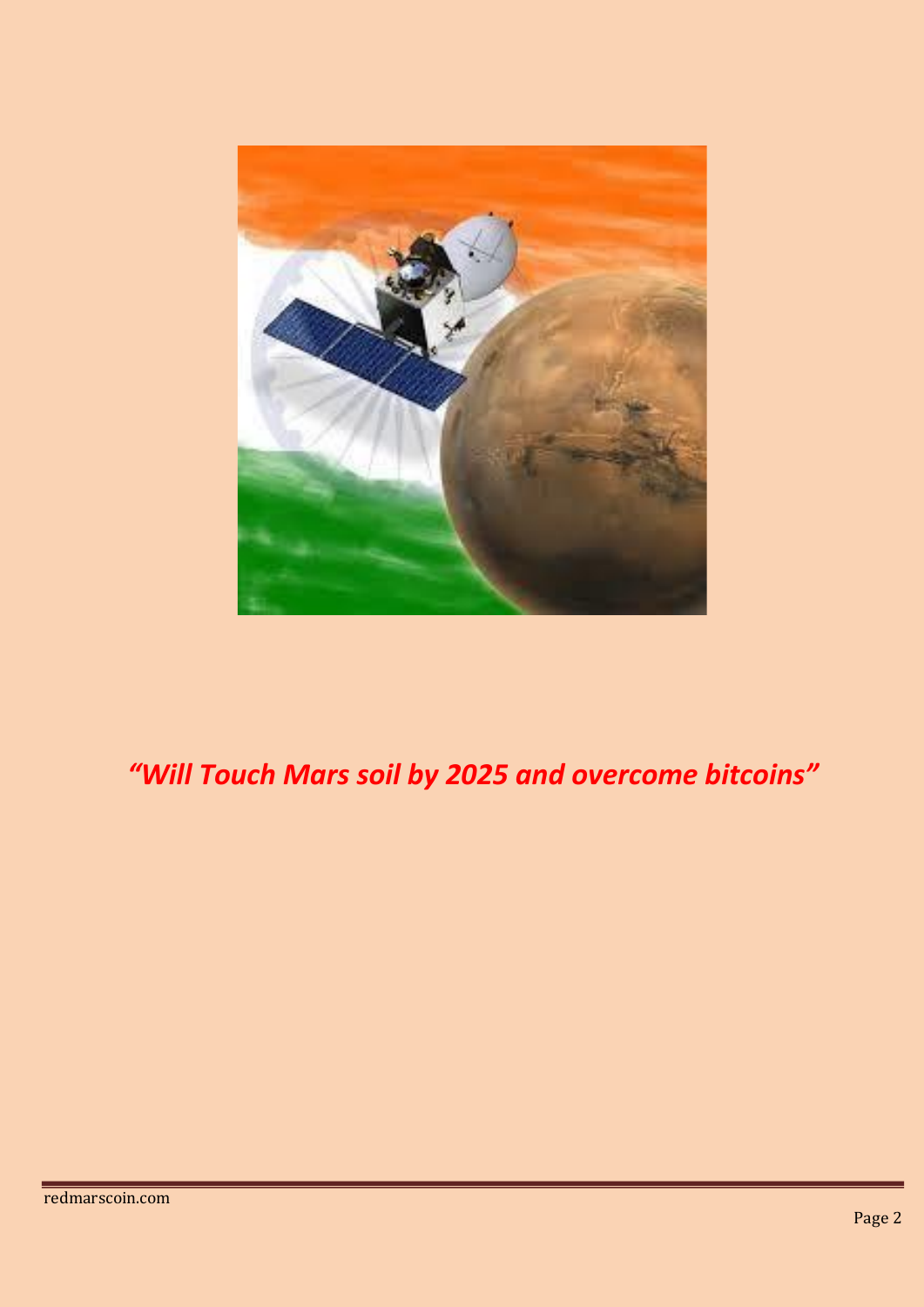# ABSTRACT

REDMARS (RMARS) is launched to introduce the world with the future developments of the space technology for research on the Mars planet. This REDMARS Coin is a cryptocurrency solutions for the investors to build the future in the space research technology. This is the best alternate solution from the traditional financial system present in the world today. This is a complete unique opportunity for the people to invest in the Mars research project.



With investing in RMARS we can build a better future on the red planet known as Mars. We this investment the the holders will increase their chance of survival on this planet. Apart from this it will prove in the coming years a prosperous decision to invest in the REDMARS Coins by earning much profit along with other benefits for their future generations. The future of the financial prosperity lies in the cryptocurrency like REDMARS Coins.

RMARS investment will be provide the holders and team the opportunity to reach the Red planet Mars by 2025 to settle on this planet. We have seen in our present times the depletion of the resources on the Earth. But investing in the REDMARS Coins holders will benefit the investors earn better profit as well as income and help them to land and settle on the Mars planet by 2020.

By November our website will launch and start the market platform to invest in the REDMARS (RMARS) for our investors to invest and earn beneficial profit and create as well as grow financial with our REDMARS Coins. Investors will benefit to learn more about the space research development to settle the humans on Mars planet.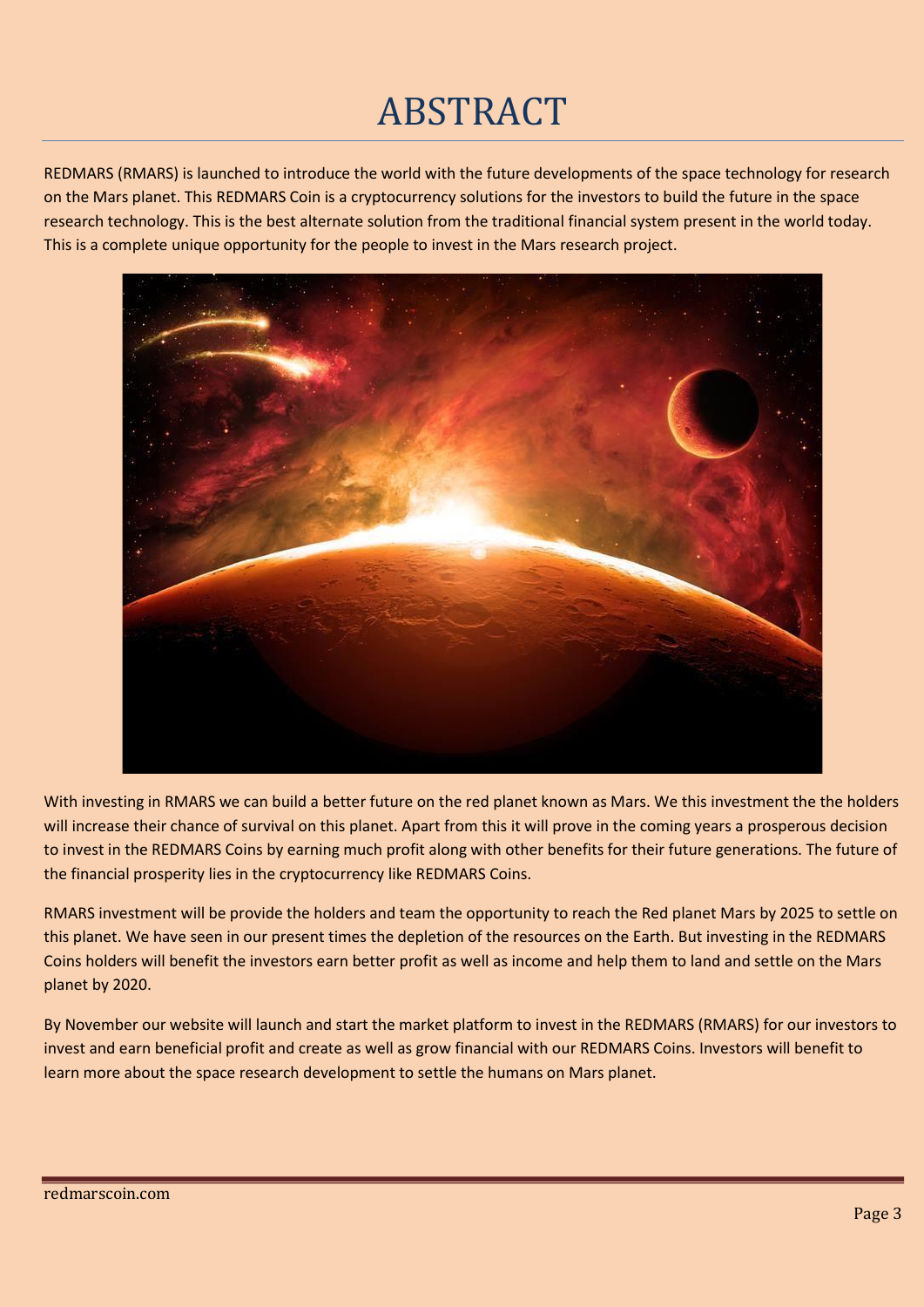# Introduction

REDMARS is a decentralized BSC Network token that aims to bring multiple aspects together to contribute our part to serve humanity in terms of space technology and economy. We strongly believe in the upcoming future's shelter will be needed



for life and MARS can be our next home. We will bring prosperity to REDMARS (RMARS) holders.

We are committed to launching multiple projects on our community and our upcoming Launchpad, where fees and profits will be distributed among our holders over their lifetimes. We will establish an organization for research and development work related to space science & technology.

We have multiple projects that will be beneficial to our holders, including NFT marketplace (Related to Space Science & Technology), Donation/Charity platform, IDO Launchpad, and Launch of sub-projects under the umbrella of REDMARS.

Our Upcoming projects will have a unique concept and utility of our purpose to reach Mars's soil till 2025 as well as bringing up the profit for our holders. Our subprojects will also have multiple features like staking, farming and other innovative utilities.

The NFT marketplace is a platform that is used to trade digital assets in a decentralized manner with the power of block chain technology. This platform is a very transparent, secure, and reliable platform due to its integration with the block chain network.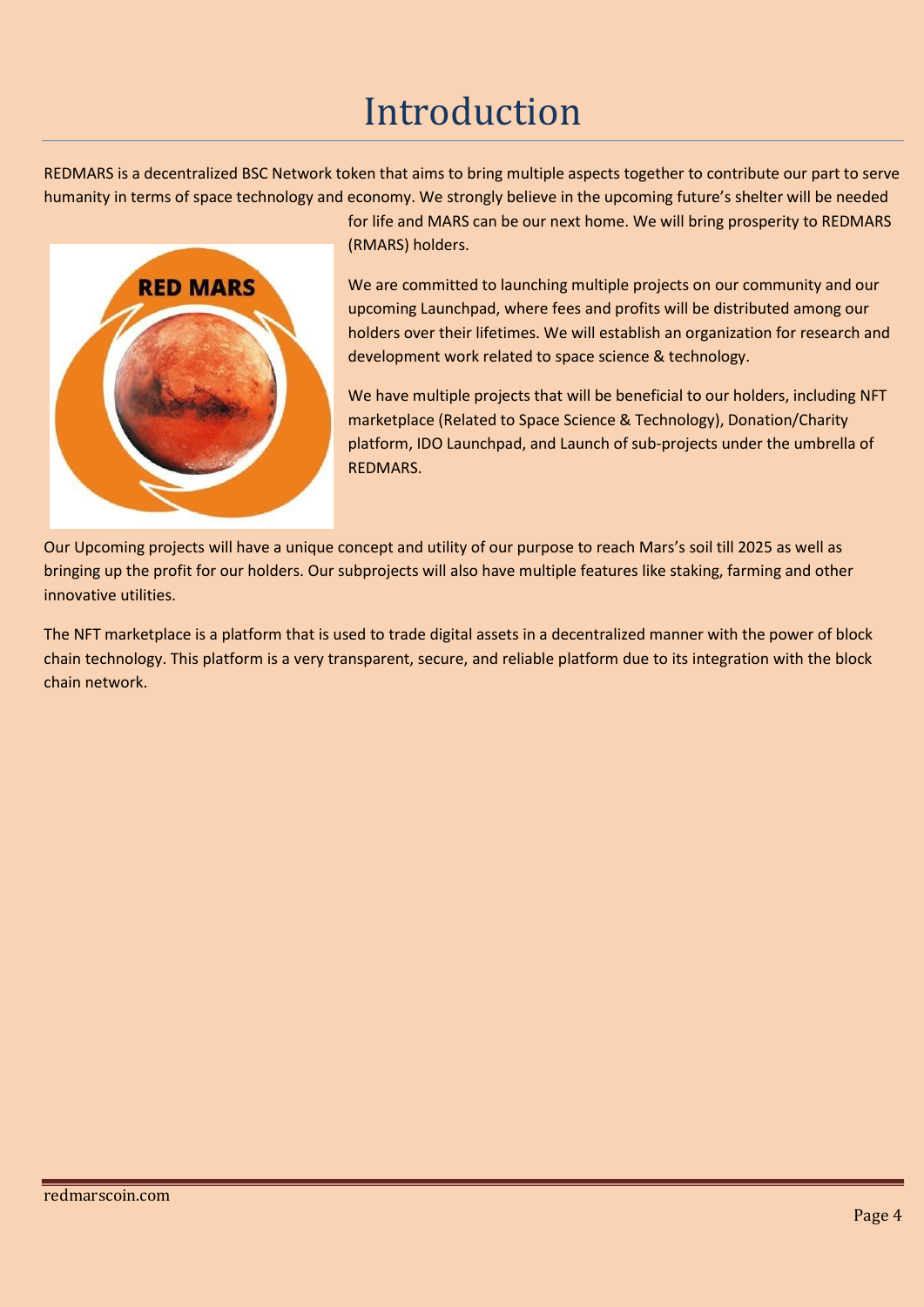# REDMARS Coins (RMARS) Tokenomics



 A Total of 250,000,000 (Two Hundred Fifty Million) Token will be supplied out of which 58.40% will be utilised for Liquidity & Burning. A total of 12% will be utilised for the first Presales and then 6.60% for second presale phase. Then 8% of will be reserved for marketing of the product and services, while another of 8% will be reserved for the REDMARS Coin Team. The remaining 7% of the token will be given for beneficial cause of the society.

### **Token Information**

| <b>Token Name</b> | <b>REDMARS</b>                                              |
|-------------------|-------------------------------------------------------------|
| <b>Ticker</b>     | <b>REDMARS Coins (RMARS)</b>                                |
| Supply            | 250,000,000                                                 |
| Protocol          | BEP-20 or Binance Smart chain<br>standard protocol          |
| Listing           | Pancake Swap and further will be<br>available on REDMARSwap |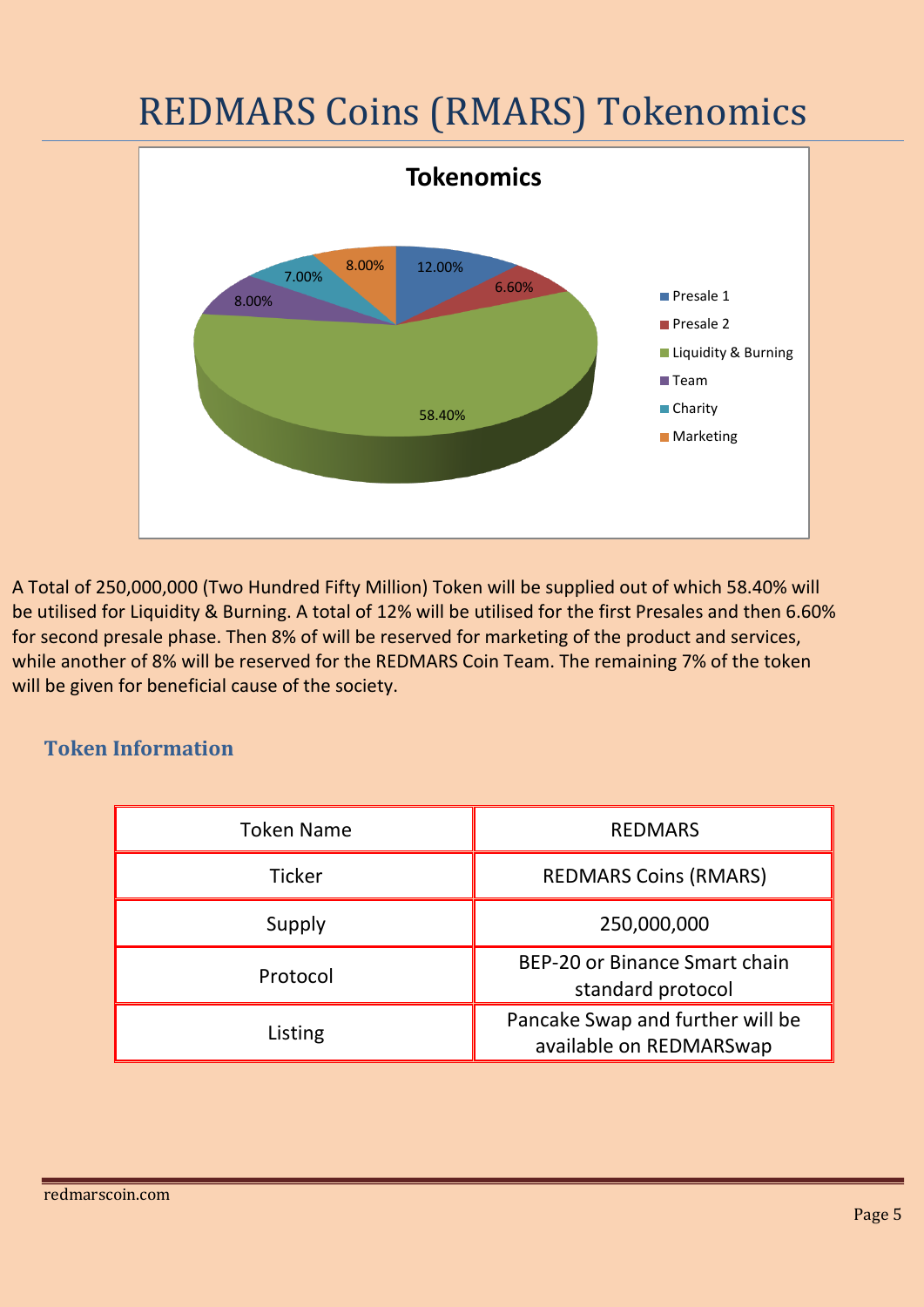# Development Roadmap of REDMARS Coins Token

Here we present the complete roadmap of the development plan of the REDMARS (RMARS) Coins for our contributors and Token holders. We have also elaborated the all phase of development in detail for our beloved investing community

### **PHASE – I**

This is initial part of our plan to start in the achieving the object of the reaching the REDMARS (RMARS) Coins to overcome the Bitcoins and step on the Mars planet by 2025.



#### **1. CONCEPT & CONTRACT CREATION**

The main aim here is to create decentralised block chain crypto currency to run the program to invest and earn benefit in terms financial and social wellness. The team will ensure to get the contract to launch the REDMARS (RMARS) Coins on the online platform.

#### **2. PRESALE LAUNCH**

Here we will introduce the presale of the RMARS Token in the market to get more clients with beneficial discounts and sale price of the RMARS token. With this presale many will enhance and boost the financial capability of the team as well as new investors trust will build in this financial token.

#### **3. LISTING ON PANCAKE SWAP**

Pancake Swap is a type of DEX known as an automated market maker (AMM). This essentially means that there are no order books, bid/ask system or limit/market orders. Instead, users trading on the platform automatically draw liquidity from one or more liquidity pools, which then rebalance after the trade is complete.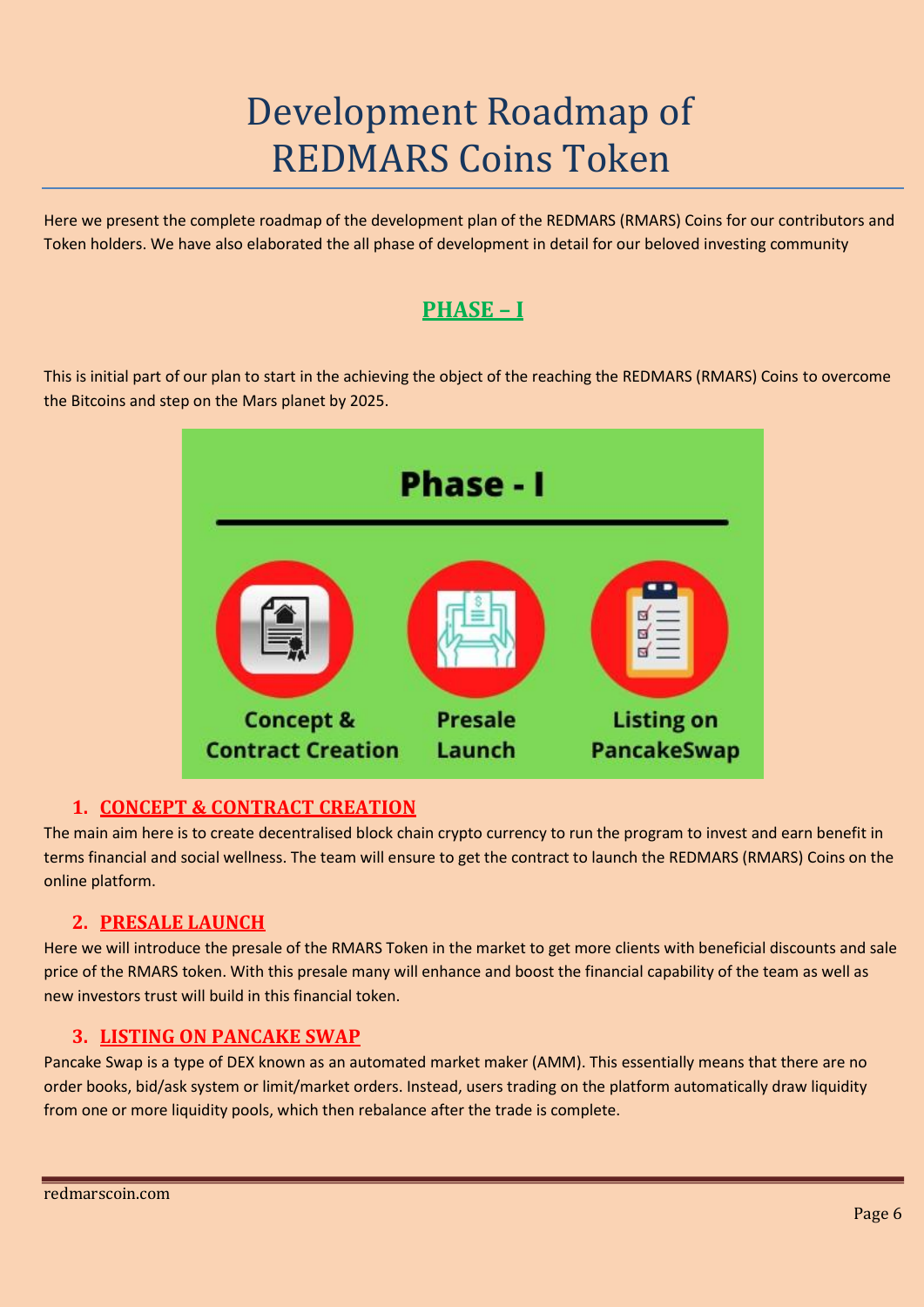With listing on the Pancake Swap RMARS token holders and new investors can earn more tokens. It provides RMARS Coins project investors and holders of token low fees as well as faster transactions. Along with no KYC requirement which removes user's privacy completely. Pancake Swap has gone through the time and expense of receiving an audit from the cyber-security firm CertiK.

### **PHASE – II**

Now we will take a further step to introduce our crypto currency for new investors in the market with other beneficial opportunities to replace the old traditional centralised financial system in the World. With this project will ensure to reach Mars by the year 2025.



#### **1. LISTING ON EXCHANGES**

With listing on the different crypto currency exchange other platforms we will enable the other investors to buy and sell their token without any difficulty from any kind of online crypto currency trading platforms.

#### **2. COIN GECKO LISTING**

Coin Gecko was founded in 2014 by TM Lee (CEO) and Bobby Ong (COO) with the mission to democratize the access of crypto data and empower users with actionable insights. It deep dive into the crypto space to deliver valuable insights to the users through our crypto currency reports, as well as our publications, newsletter and more. This is will ensure the RMARS holders the validity of their token holdings as well as provide earning insight from this crypto currency.

#### **3. COINMARKETCAP LISTING**

CoinMarketCap is the world's most-referenced price-tracking website for crypto assets in the rapidly growing crypto currency space. Its mission is to make crypto discoverable and efficient globally by empowering retail users with unbiased, high quality and accurate information for drawing their own informed conclusions. With help of this the holders of the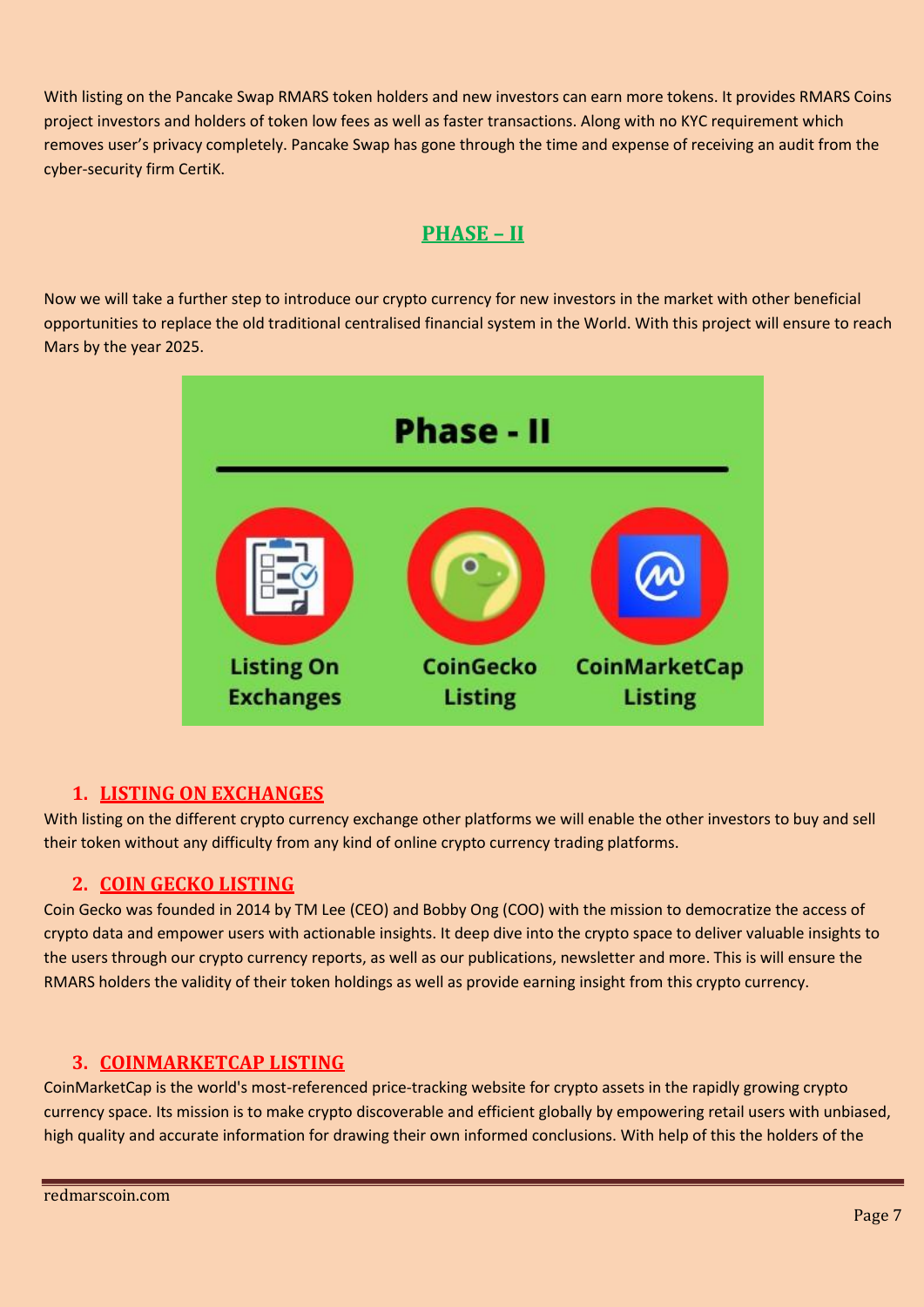RMARS token will benefit more from their investment as they see and understand the trend in the global crypto currency market.

### **PHASE – III**

From this phase will focus completely to construct and build Launchpad for our mission to reach and settle the humankind on the planet Mars by 2025. The aim is developed and construct every necessary and important equipment to reach and settle on the planet Mars.



#### **1. LAUNCHPAD**

In this phase of our crypto currency we as team and community will ensure to develop as well as construct the necessary requirements as well as equipment's to help the humans reach on the planet of Mars by 2025. We ensure our investors for a better future and prosperity along with financial growth on the Mars planet.

To reach our goal we will invest in the technology of the rovers to keep the research to settle on the Mars with other humans beings. Our team is dedicated to develop every necessary satellite and space research centres to keep our research on the study of the planet of Mars to create a Launching base of the satellite to the Mars planet by the year 2022.

Our token holders will benefit from this as it will provide them an opportunity to begin a new financial system which provides better wealth growth and development on the new home known as Mars. This will help us to prepare ourselves to settle on the planet and deploy the REDMARS Coins as medium of exchange and asset.

#### **2. DONATION/CHARITY PLATFORM**

Our investor as well as our team does not only focus to invest and earn the profit from the increase of value of the tokens. But we also ensure to contribute and provide our platform to help and promote the social cause by the way of donation or charity to the benefit those who cannot afford the financial security in today's insecure environment.